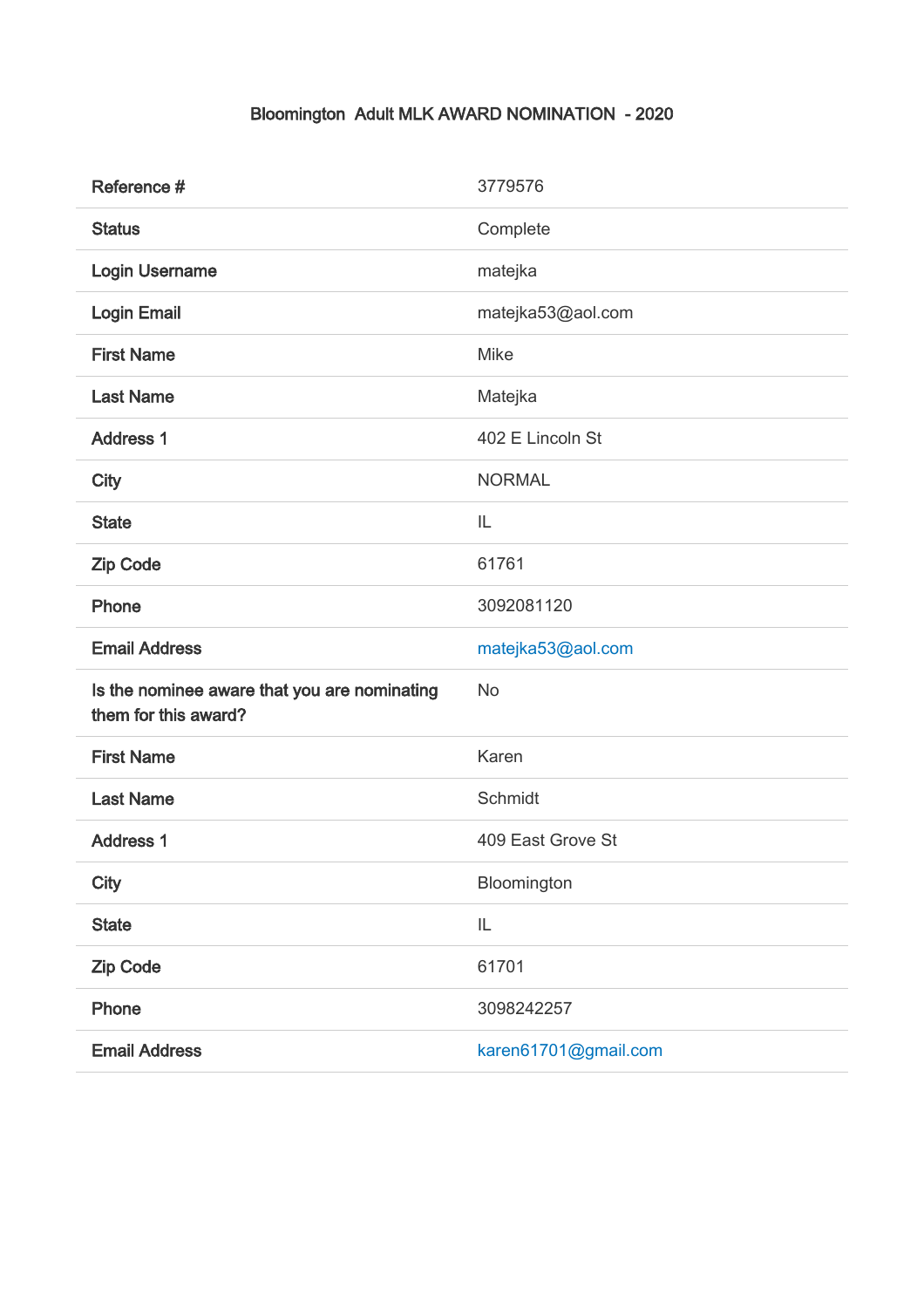1. What are your reasons for nominating this individual?

Karen Schmidt has been a truly outstanding servant-leader for the McLean County and Bloomington-Normal community. Her many years as a Bloomington City Council member, her book bike effort to spread literacy skills and her efforts with the Wet Bloomington Revitalization Project are only a few of the ways that this woman has contributed to her community. Karen always accepts any challenge or community project with a "what can I do to help?" attitude. She is always the first one to volunteer with very practical ways to ensure that there are real results that benefit the community.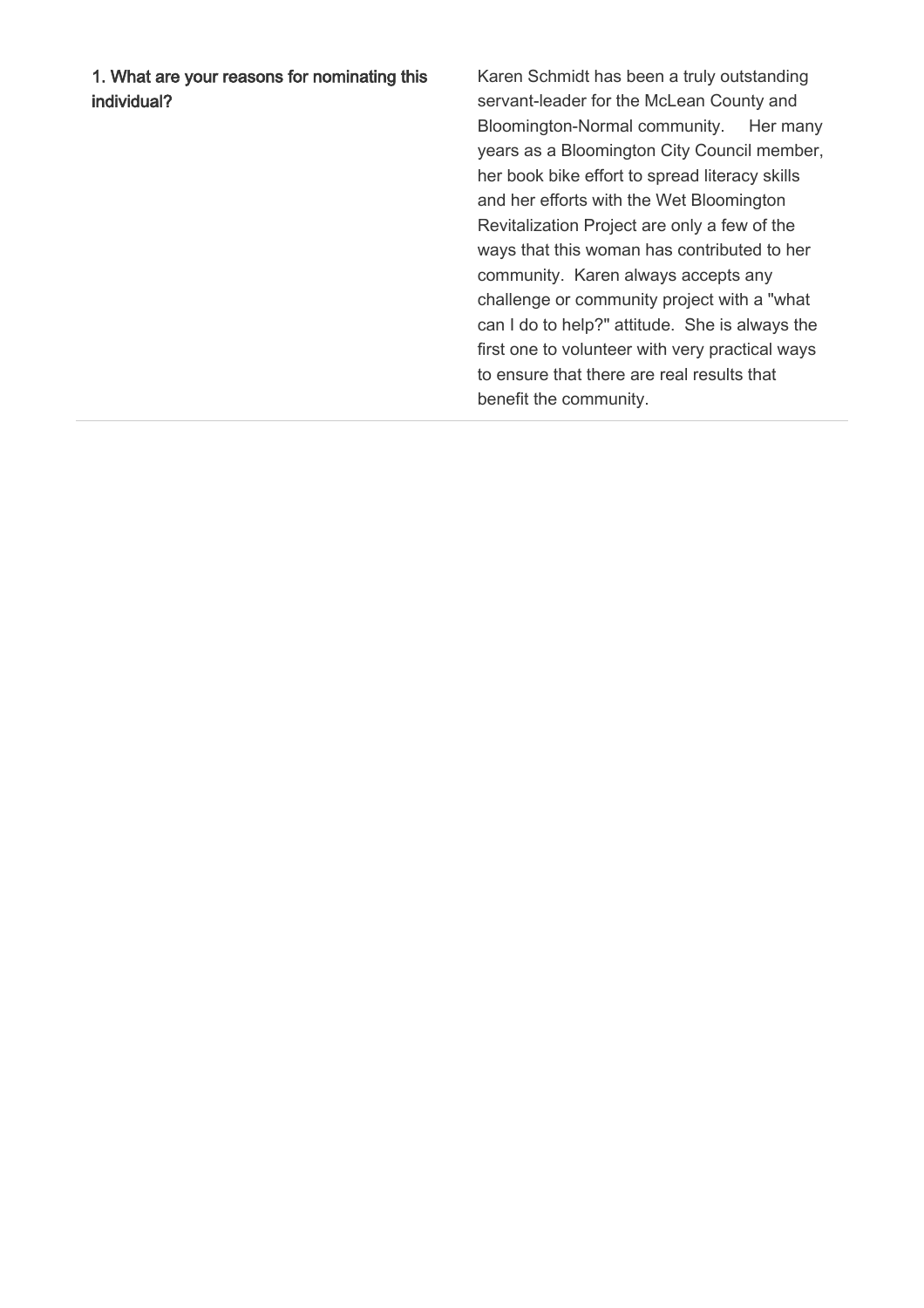2. How has the nominee demonstrated commitment to improving cooperation and fostering mutual respect among people of different racial, ethnic, religion and other backgrounds

Karen has done so much for so many people. She has served on the Not In Our Town steering committee and has been a consistent volunteer with Not In Our Town efforts. The West Bloomington Revitalization Project is a grass-roots effort to answer so many problems. It's hard to succeed if people don't have transportation, adequate housing or a safe neighborhood. WBRP, through its bike give-away program, helps ensure basic transportation, which can open employment and academic opportunities. The Tool Library allows local residents to upkeep their property without a huge expense, encouraging safe housing. WBRP volunteers help people with basic home repairs. Plus the cultural events, the beautification efforts and dietary improvement efforts all make for a well rounded effort to uplift the community in practical ways.

 The Book Bike is another effort Karen leads that is so simple, yet so enriching. Peddling around the neighborhoods on a summer night, appearing at community events, this librarian uses the book bike to encourage basic reading and literacy skills. With a variety of donated books, she is able to put reading material in people's hands who might not always use the library or could afford books. It's a simple but incredibly effective effort. Who knows how life might turn out better for a young person as they gained literacy skills and advanced educationally? Book bike might have been that life-expanding secret.